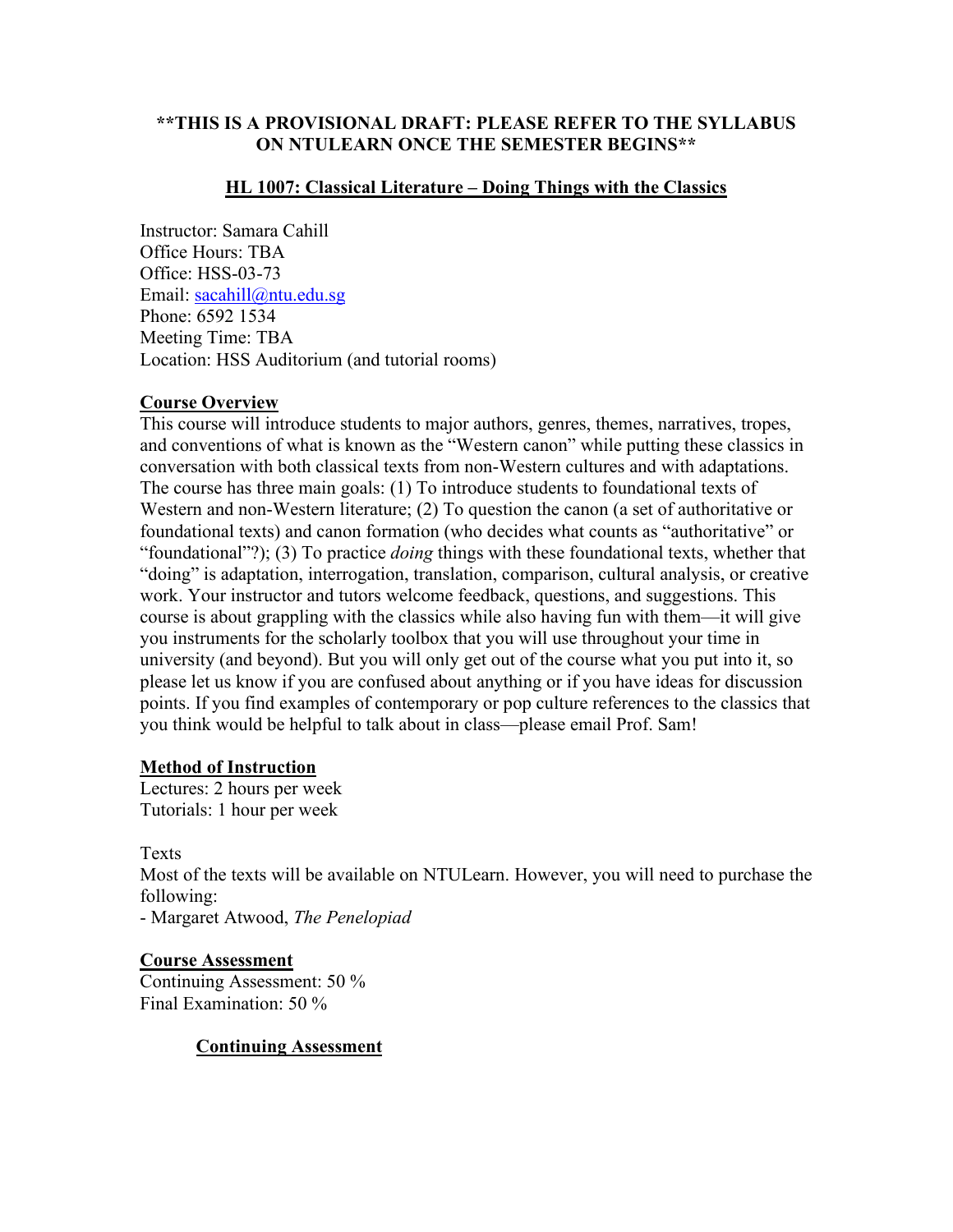**Tutorial Presentation (10%) –** These 10 minute presentations will be organized by your tutors.

**Midterm Project (10%)** – This 700-word (lower limit) essay can be either an adaptation of a traditional folktale OR a story of your own creation. You must include a one-page  $(\sim 250$ -word) commentary on (a) how the story includes or adapts important elements (structure, character, theme, symbol) that are also present in one of the texts we have so far read in class and (b) why you wrote it the way you did. (So, that's 250+ words of commentary and 450+ words of story). Be creative, have fun with this assignment! Essay must be written in MLA format and include a Works Cited page with the class text listed. Please submit **hard copies** to your tutors by 5pm.

**Final Essay (30%):** This 1500 word (lower limit) essay will be written in response to a list of prompts distributed to the class during week 7. You must cite and quote at least two (2) scholarly sources. Essay must be written in MLA format and include a Works Cited page. Please submit **hard copies** to your tutors by 5pm.

# **\*\*Warning: Plagiarism will not be tolerated and will result in automatic failure on the assignment\*\***

#### **Course Schedule**

#### **Origins**

#### Week 1

Introductions, Syllabus, Canon Formation and Fanfic, Essay Writing/Plagiarism/MLA **Overview** 

#### Week 2

Thomas C. Foster, *How To Read Literature Like a Professor*, Chapter 5; Excerpts from Edith Hamilton, *Mythology* (NTULearn)

#### Week 3

Excerpts from Edith Hamilton, *Mythology* (continued); excerpts from Ovid's *Heroides* and *Metamorphoses* (NTULearn)

#### Week 4

Excerpts from Homer, *The Odyssey* and Chamberlain, *Chinese Gods* (Kuan Yin, Sun Wukong, Na Cha) (NTULearn)

#### Week 5

Plato, *The Symposium* (NTULearn) (in-class overview: How to write a persuasive academic essay; What is this thing called MLA, again? What is a "scholarly" source?)